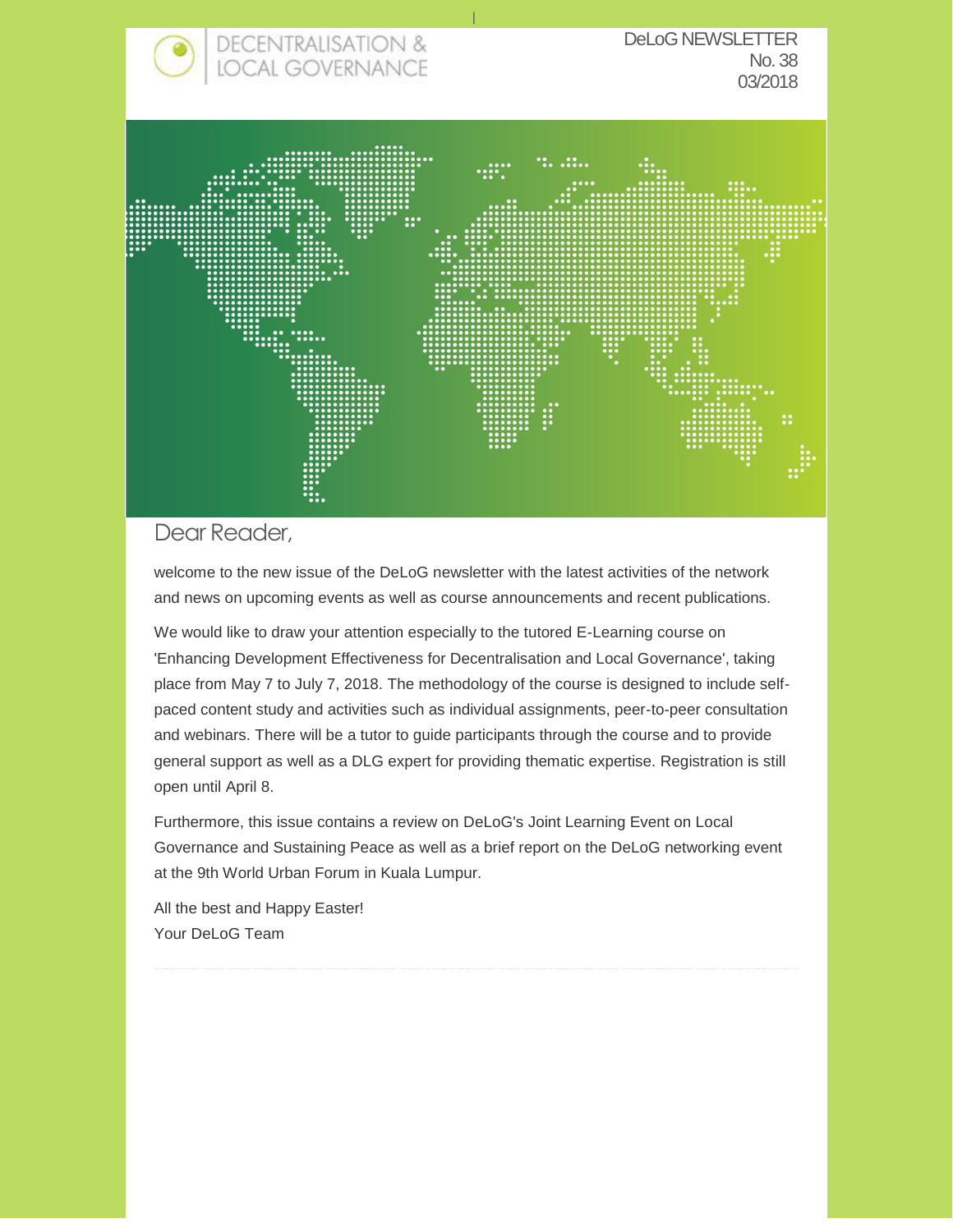# DeLoG Activities

Tutored E-learning Course on 'Enhancing Development Effectiveness for Decentralisation and Local Governance'



When: May 7 - July 7, 2018 Apply by: April 8, 2018

DeLoG's next E-learning Course on Enhancing Development Effectiveness for Decentralisation and Local Governance will take place from May 7 to July 7, 2018.

The course will cover the following topics: An Introduction to decentralisation, local governance and aid/development

effectiveness, political decentralisation and political economy analysis, administrative decentralisation, fiscal decentralisation, linkages between decentralisation and sector support, designing coherent support strategies, including in fragile contexts, and monitoring change.

## DeLoG Joint Learning Event on Local Governance and Sustaining Peace



The nexus between local governance and sustaining peace in fragile and conflict-affected settings was addressed during DeLoG's joint learning event on 'Local Governance and Sustaining Peace', organised by DeLoG under the lead

of UNDP, UNICEF and UNCDF. The event took place from 22 to 25 January 2018 in Brussels on the premises of the European Commission. 34 selected professionals from 12 DeLoG member organisations and over 20 countries, based in both headquarters and the field, came together to learn and discuss their work on local governance in fragile and conflict-affected settings.



## DeLoG at the 9th World Urban Forum in Kuala Lumpur

On February 10, DeLoG hosted a networking event at the 9th World Urban Forum (WUF9) on "Localising the Sustainable Development Goals by implementing the New Urban Agenda: A call for decentralised governmental and administrative structures". More than 60 participants took part and discussed opportunities and approaches for strengthening multi-level governance frameworks that empower cities and municipalities to implement the New Urban Agenda and localise the 2030 Agenda for Sustainable Development.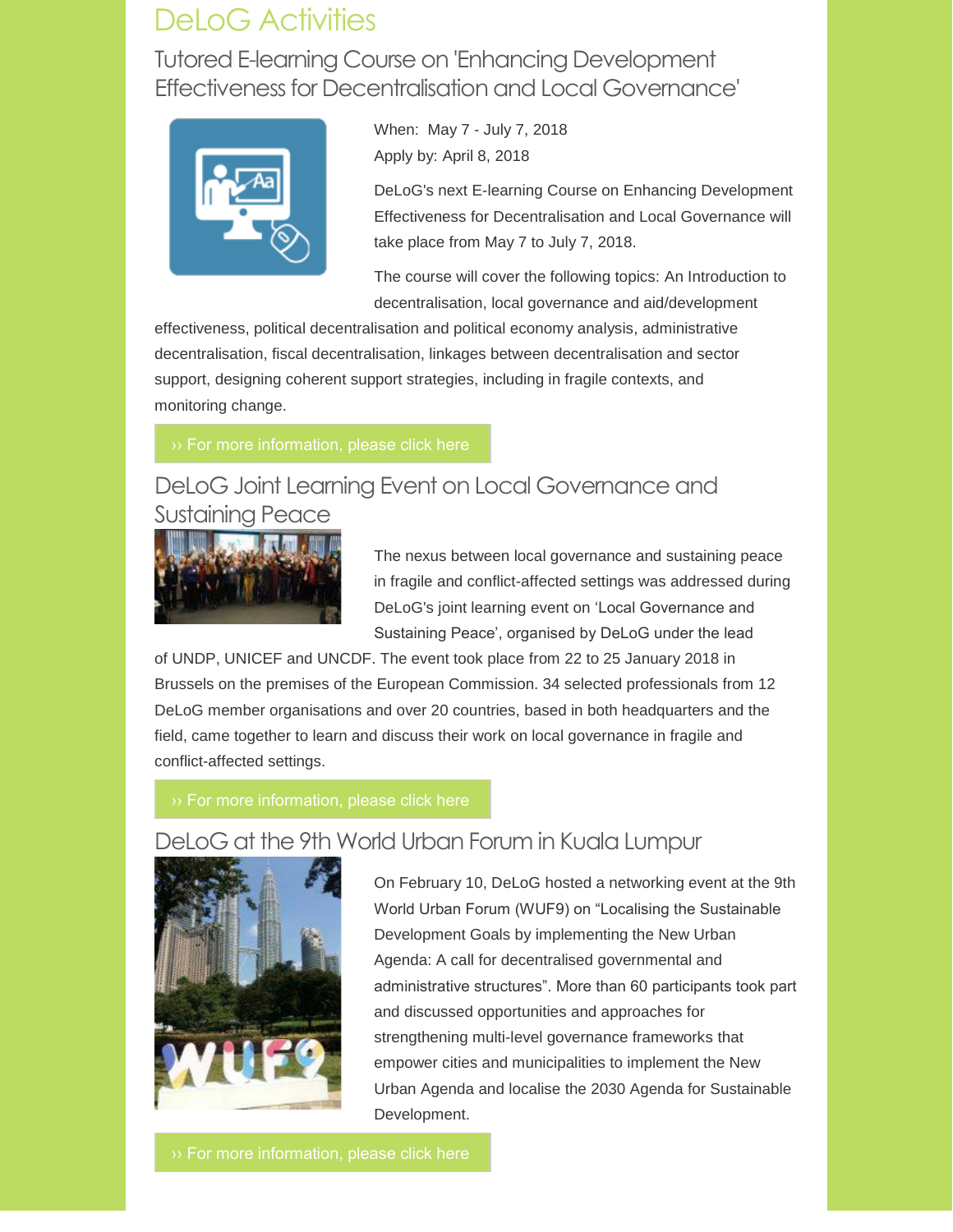# News from our Members and Partners

E-Discussion on the 2018 ECOSOC Theme: "From global to local: supporting sustainable and resilient societies in urban and rural communities"

# GlobalDev Hub

**When**: 26 March - 6 April, 2018

GlobalDev Hub welcomes you to the 2018 ECOSOC e-

Discussion, this year focusing on the 2018 ECOSOC theme "From global to local: supporting sustainable and resilient societies in urban and rural communities."

To take this discussion forward, the following two questions were proposed:

- What are the current and emerging challenges to building sustainable and resilient societies and what actions can be taken, especially at the local level to address these challenges?
- How are national and subnational institutions translating the sustainable development goals into concrete actions? What institutional frameworks for sustainable development are required, and how can they be built?

All participants are encouraged to share concrete national and subnational examples, lessons learned and experiences to feed into policy recommendations and guidance for the 2018 ECOSOC substantive session and beyond.

### Launch of the III Regional Best Practices Awards



The United Regions Organization (ORU Fogar) and the United Nations Development Programme (UNDP) have announced the launch of the III Regional Good Practices Award. The Regional Good Practices Award is a competition awarding the best practices implemented by regional governments that have had positive effects in their public management.The contest targets regions, provinces and federal states that wish to strongly contribute – locally and internationally – to better service delivery for all citizens and thus achieve the Sustainable

Development Goals (SDGs) locally. Best practices can be submitted in English, French and Spanish until May 31, 2018.

## Uraía Platform 2018: Smart technology and citizen empowerment

Uraía, an initiative led by the Local government and decentralization Unit of UN-Habitat and the Global Fund for Cities Development (FMDV), is a platform for exchange on the possibilities offered by smart technologies to innovate local public management. The



platform supports local governments in their effort to improve local finances, reduce the costs of public services and reinforce transparency and accountability by opening new channels of communication with the citizens.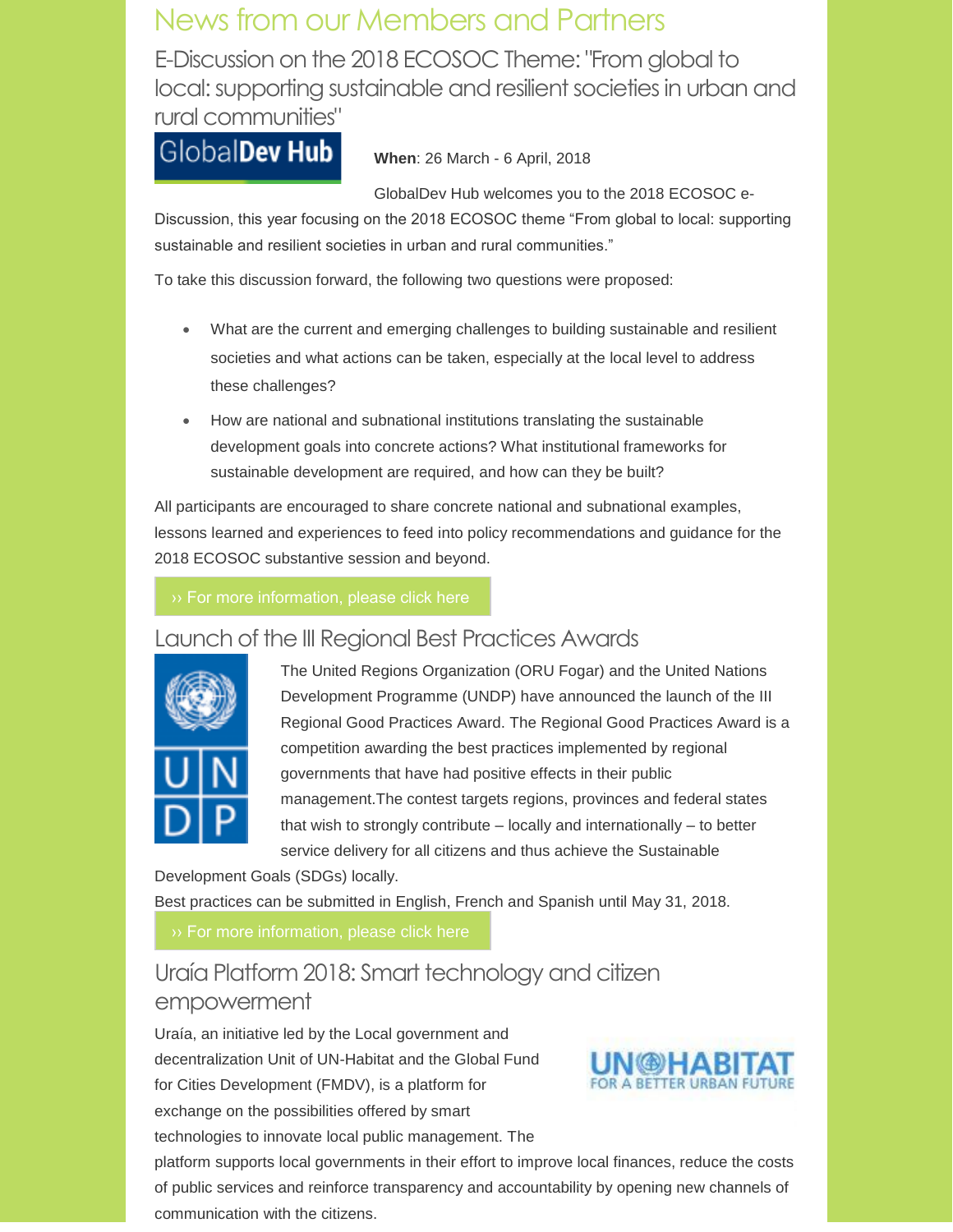This year Uraía will host two workshops: The Citizenship workshop in Brussels (30-31 May) aims to discuss the power of data for the delivery of public services, as well as its impacts for the improvement of citizens' lives. The following Chicago City Solutions event (11-12 July) constitutes the first one of a series of events, dealing with an in-depth examination of city experiences and a presentation of flagship projects. The series also provides a platform for sharing experiences with regard to public administration.

## New ICLD training on Gender Mainstreaming Local **Democracy**

The Swedish International Centre for Local Democracy (ICLD) put a great effort into redesigning their international training programme on "Gender Mainstreaming Local Democracy". The course is designed for participants who will act as mentors over an 18 months long period in their respective living environments. In its 7<sup>th</sup> edition, the regional focus was shifted from Asia, via eastern Europe, to Africa.

# Info, News, Links, Downloads

### Global Taskforce of Local and Regional Governments

During the 9th session of the World Urban Forum (WUF9), a delegation of over 200 representatives of local and regional governments gathered at the World Assembly of Local and Regional Governments to evaluate the implementation of the New Urban Agenda.

UCLG Secretary General Emilia Saiz and UCLG-ASPAC Secretary General Bernadia Irawati introduced the first session. Saiz recalled the importance of the New Urban Agenda as an accelerator of the 2030 Agenda and commented on the role of local and regional governments as the guardians of the Habitat III Agenda and those who can best monitor its implementation. Bernadia Irawati addressed the rapid urbanization of the Asia-Pacific region and the need for the voice of local governments to be heard in an ever-changing environment.

## Data For All (DFA) Initiative

The Community Systems Foundation (CSF) has developed and supports the implementation of solutions to strengthen SDG monitoring and reporting through the Data For All Initiative (DFA). As the 2030 Agenda has moved to a broader and more ambitious set of goals, targets, and indicators, CSF is supporting a transition at national, state and local levels. DFA will help governing bodies broaden the scope for management of disaggregated data, and help to ensure that the data collected are put to good use by decision-makers. Here, you can find a [brochure on the Initiative](http://delog.org/web/mailster/10262/00000000000000000000000000000000/aHR0cDovL2RlbG9nLm9yZy93ZWIvbWFpbHN0ZXIvMTAxODYvMDAwMDAwMDAwMDAwMDAwMDAwMDAwMDAwMDAwMDAwMDAvYUhSMGNITTZMeTkzZDNjdVkyOXRiWFZ1YVhSNWMzbHpkR1Z0YzJadmRXNWtZWFJwYjI0dWIzSm5MM1Z3Ykc5aFpITXZNUzg1THprdk1pOHhPVGt5TURJME55OWtabUZmWW5KdlkyaDFjbVZmY2pjdWNHUm0) and [a link to the approach](http://delog.org/web/mailster/10262/00000000000000000000000000000000/aHR0cDovL2RlbG9nLm9yZy93ZWIvbWFpbHN0ZXIvMTAxODYvMDAwMDAwMDAwMDAwMDAwMDAwMDAwMDAwMDAwMDAwMDAvYUhSMGNITTZMeTl0WVdsc1kyaHBMbTF3TDJOdmJXMTFibWwwZVhONWMzUmxiWE5tYjNWdVpHRjBhVzl1TG05eVp5OWpjMlp6TFdSaGRHRXRaSEpwZG1WdUxYTjBjbUYwWldkNUxXWnZjaTEwYUdVdGRISmhibk5wZEdsdmJpMW1jbTl0TFcxa1p5MTBieTF6WkdjdGJXOXVhWFJ2Y21sdVp3) to the transition towards SDG monitoring.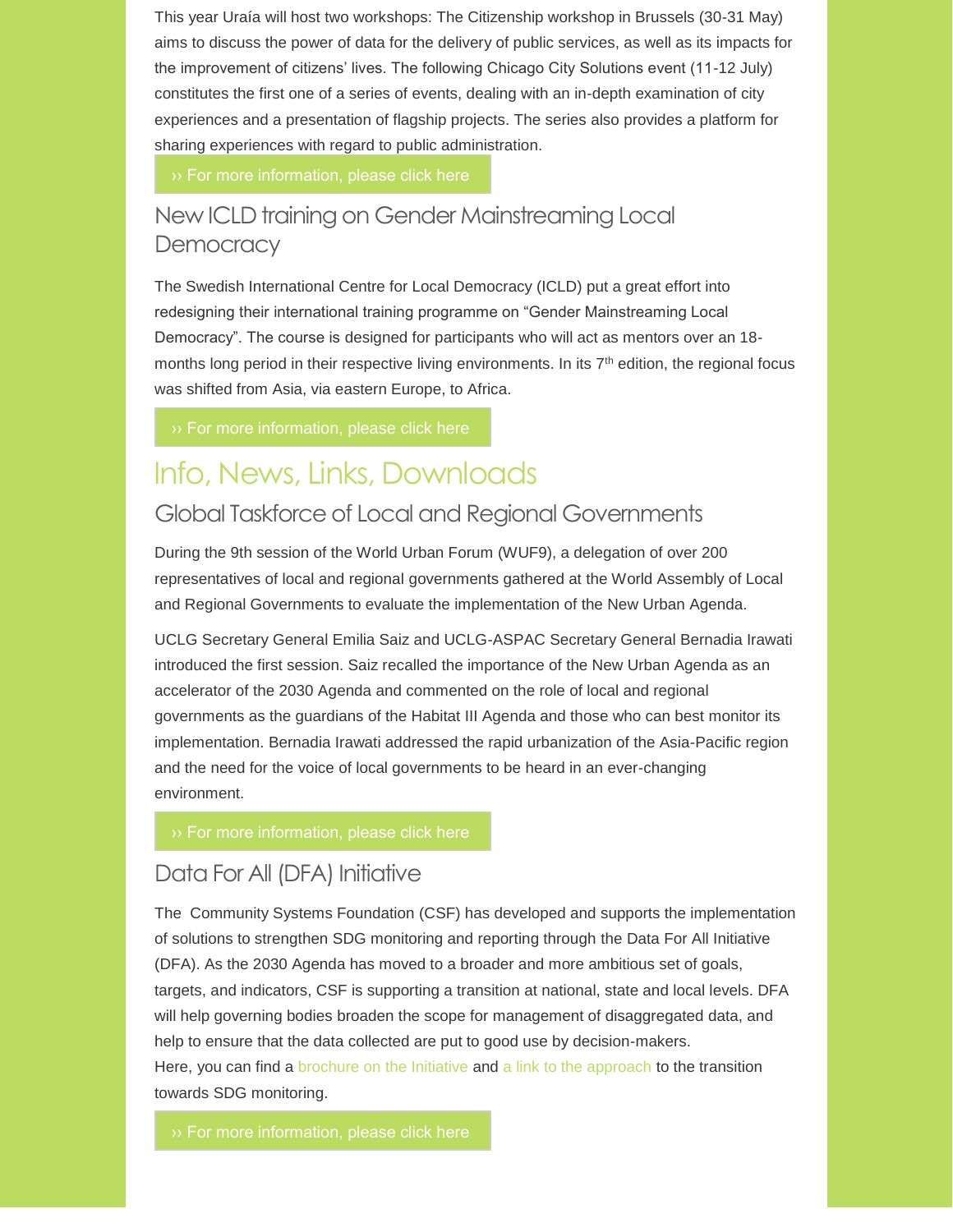## Localising the SDGs – good practices

In order to create support for the SDGs and for localising them, awareness raising is essential. To strengthen knowledge about the SDGs and make them more visible, inspiring and creative ways to raise awareness amongst municipal personnel and citizens have to be developed. Many Flemish local governments have already done so and the Association of Flemish Cities and Municipalities (VVSG) has collected 50 of these examples in a [publication,](http://delog.org/web/mailster/10262/00000000000000000000000000000000/aHR0cDovL2xvY2FsaXppbmd0aGVzZGdzLm9yZy9saWJyYXJ5L3ZpZXcvNDE0) which is available in English and Dutch.

Another collection of good practices in localising the SDGs was done by the International Institute for Sustainable Development (ISSD) which organised a webinar on localising the SDGs in the North American context with a focus on examples from the sub-national context, such as British Columbia, Hawai'i, Winnipeg, and Baltimore. The initiatives participating in the webinar seek to stimulate and inspire progress at the local level by localising the SDGs. Different projects on how to deal with the implementation of the SDGs, the SDG targets and their indicators on the local level were presented. One of the lessons learned was that localising the SDGs has benefits for both the community and the global framework. Actors from local communities are now working to update and link their projects to SDG indicators which will help to streamline monitoring processes.

# International Conferences

## 5th Open European Day at Bonn Resilient Cities 2018

**When:** 25 April, 2018 **Where:** Bonn, Germany

The Open European Day (OED) will be held for the fifth edition back-to-back with the Bonn Resilient Cities conference on 25 April 2018. European cities and key adaptation voices from different

institutions will converge at the  $5<sup>th</sup>$  OED to exchange and debate the most pressing issues around climate adaptation and urban resilience.

### European Development Days

**When:** 5-6 June, 2018 **Where:** Brussels

At its twelfth edition, European Development Days (EDD) 2018 will aim at bringing together the European Union's commitment to gender equality and women's empowerment with the 2030 Agenda for Sustainable Development. Gender equality and women empowerment are at the core of European values and enshrined within the EU's legal and political framework. This is why the event will focus on the vital role of women and the need for their full and equal participation and leadership in achieving the Sustainable Development Goals (SDGs).



eudevdays.eu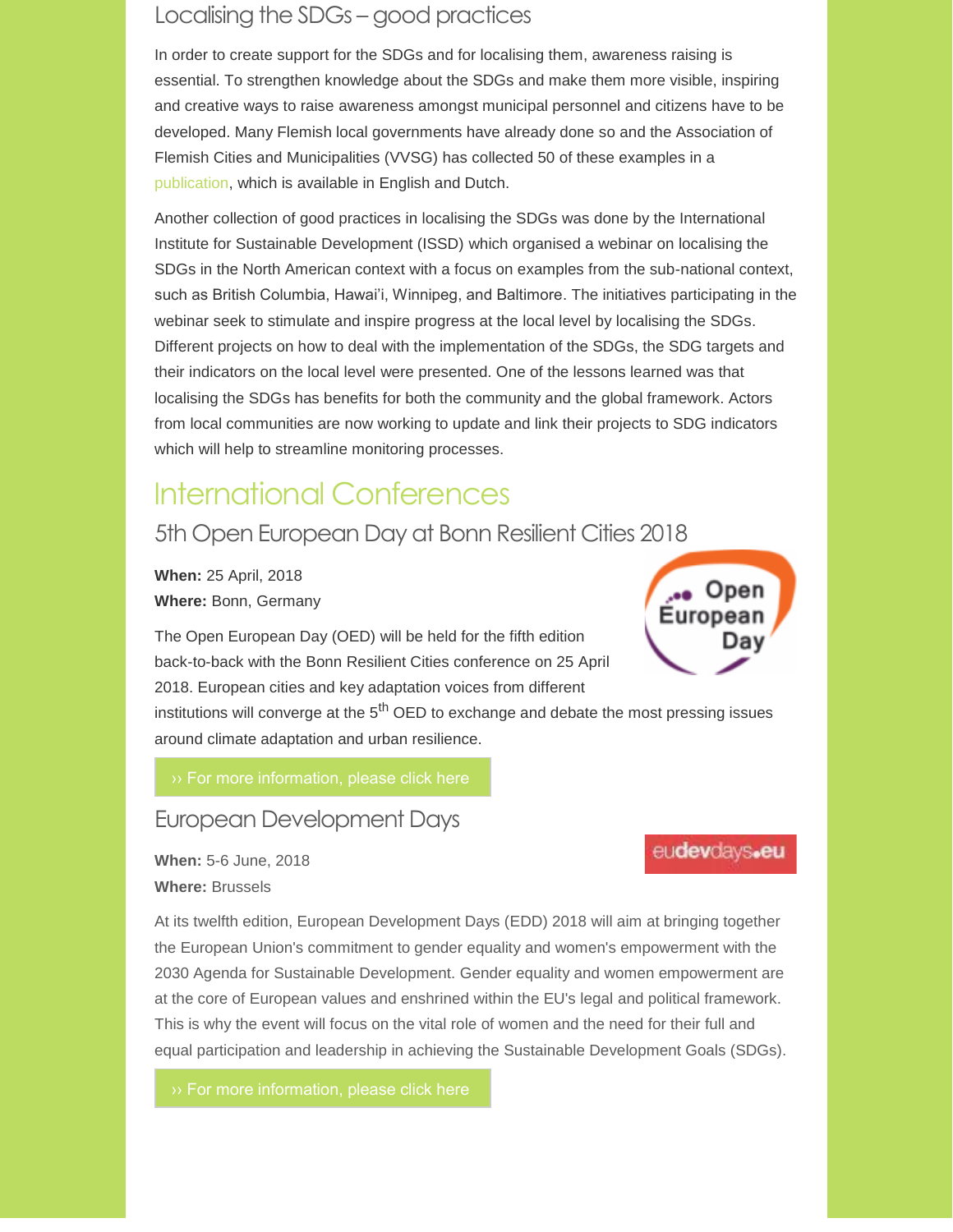## ICLEI World Congress 2018

**When:**19-22 June, 2018 **Where:** Montréal, Canada

Held every three years, the ICLEI World Congress assembles hundreds of local and regional governments, international agencies, national governments, donors and other partners from around the world. Together they set



the course for globalising urban sustainability. During the congress, cities, towns and regions connect with peers, foster partnerships and exchange information and experiences.

# **Courses**

### The Hague Academy

| <b>Decentralisation</b><br>Where: The<br>When:<br>Apply by: 25 May, 2018 | and<br>Hague,<br>$2 - 6$ | the<br>July, | <b>SDGs (info)</b><br>Netherlands<br>2018 |       |                    |
|--------------------------------------------------------------------------|--------------------------|--------------|-------------------------------------------|-------|--------------------|
| <b>Sustaining</b>                                                        | Peace                    |              | and                                       | Local | Governance (info)  |
| Where: The                                                               |                          |              | Hague,                                    |       | <b>Netherlands</b> |
| When:                                                                    |                          | $9 - 13$     |                                           | July. | 2018               |

Apply by: 25 May, 2018

Please remember to mention in your application that you apply through our newsletter for a 10% discount on the course fee.

### Swisspeace

**Dealing with the** 



| Past & Conflict         |           |            |             |
|-------------------------|-----------|------------|-------------|
| Transformation          |           |            | (info)      |
| Where: Basel,           |           |            | Switzerland |
| When:                   | $10 - 14$ | September, | 2018        |
| Apply by: 30 June, 2018 |           |            |             |

|                         |       |  | <b>Fragility, Conflict &amp; Statebuilding Course (info)</b> |             |      |  |
|-------------------------|-------|--|--------------------------------------------------------------|-------------|------|--|
| Where: Basel,           |       |  |                                                              | Switzerland |      |  |
| When:                   | 23-24 |  | November,                                                    |             | 2018 |  |
| Apply by: 31 July, 2018 |       |  |                                                              |             |      |  |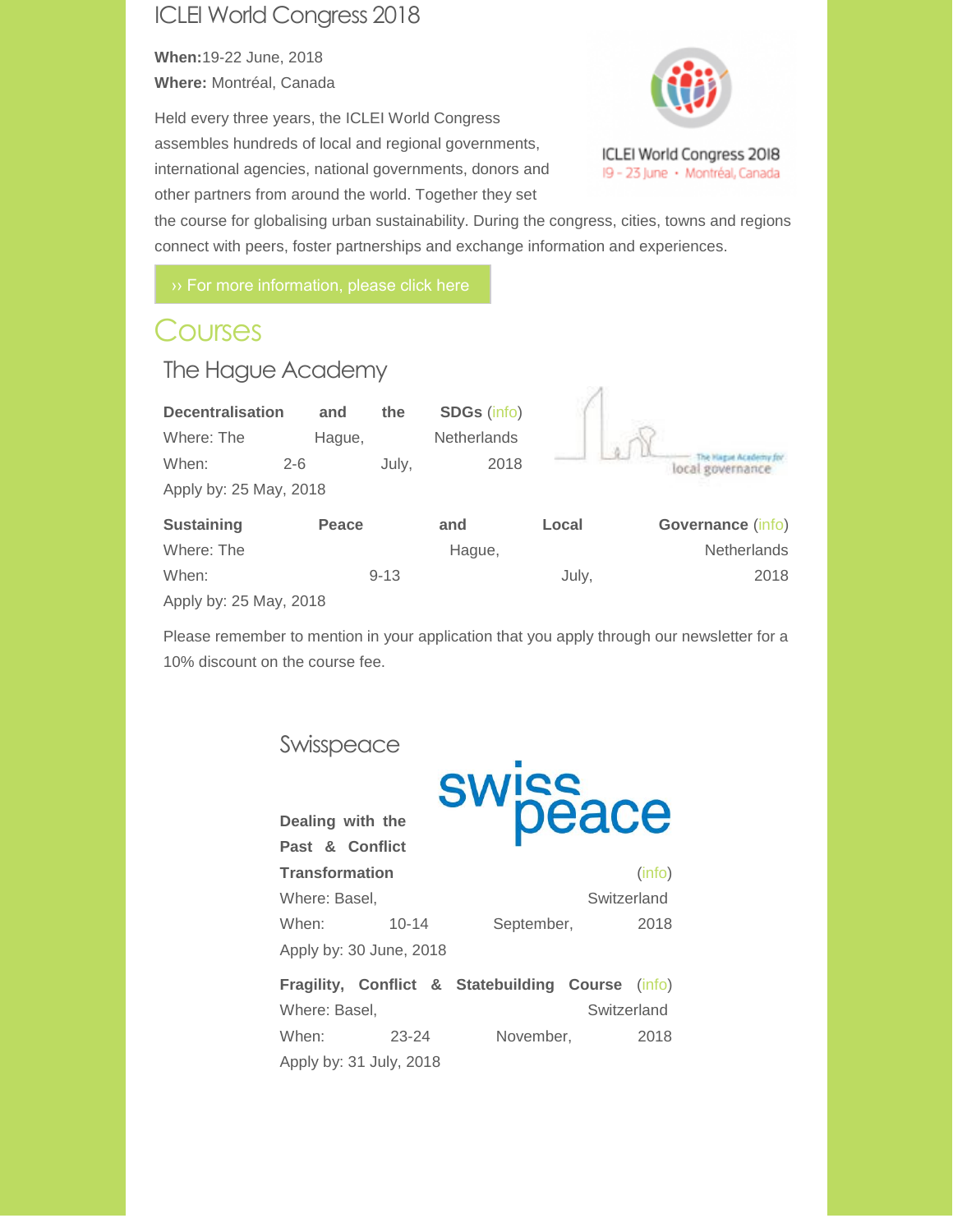# Studies and Publications Local Governance and Decentralisation Successfully promoting decentralisation: the potential of the multi-stakeholder approach

#### **German Development Institute, (2018)**

Sustainable Development Goal 17 assigns an important role to multi-stakeholder approaches in achieving the Sustainable Development Goals (SDGs). Multi-stakeholder approaches aim to involve all stakeholders from politics, civil society and the private sector that are relevant for a reform process. In this publication, the advantages and impacts of a multi-stakeholder approach in decentralisation programmes are discussed. The paper argues that the multistakeholder approach supports the effectiveness as well as the sustainability of decentralisation and that the horizontal as well as vertical cooperation in the multi-level system is important when promoting decentralisation.

## Decentralization and redistribution: irrigation reform in Pakistan's Indus basin

#### **World Bank (2018)**

This paper examines a governance reform in Pakistan's vast Indus Basin irrigation system and raises the question whether decentralising the allocation of public resources reduces rent-seeking and improves equity. Using canal discharge measurements across all of Punjab province, the analysis finds that water theft increased on channels taken over by local farmer organisations compared with channels that remained bureaucratically managed, leading to substantial wealth redistribution. The increase in water theft was greater along channels with larger landowners situated upstream. These findings are consistent with a model in which decentralisation accentuates the political power of local elites by shifting the arena in which water rights are contested.

# **Migration**

Urban Governance of Forced displacement: Premises, requirements and challenges in the light of new humanitarian trends

#### **German Development Institute/ Raumplanung (2017)**

The paper offers a conceptual reflection on the institutional and operational conditions for (good) urban governance in light of forced displacement. It draws from the literature on urban governance of forced displacement and mobility, studies on urban refugees and related policy documents. A specific emphasis is placed on cities and municipalities in countries of the Global South, home to a large part of global refugees and Internally Displaced Persons (IDPs).The authors describe two policy trends, which they describe as "local turn in humanitarian aid" and "local turn in migration and integration policies". They conclude that in order to meet the challenges in urban governance of forced displacement, it is necessary to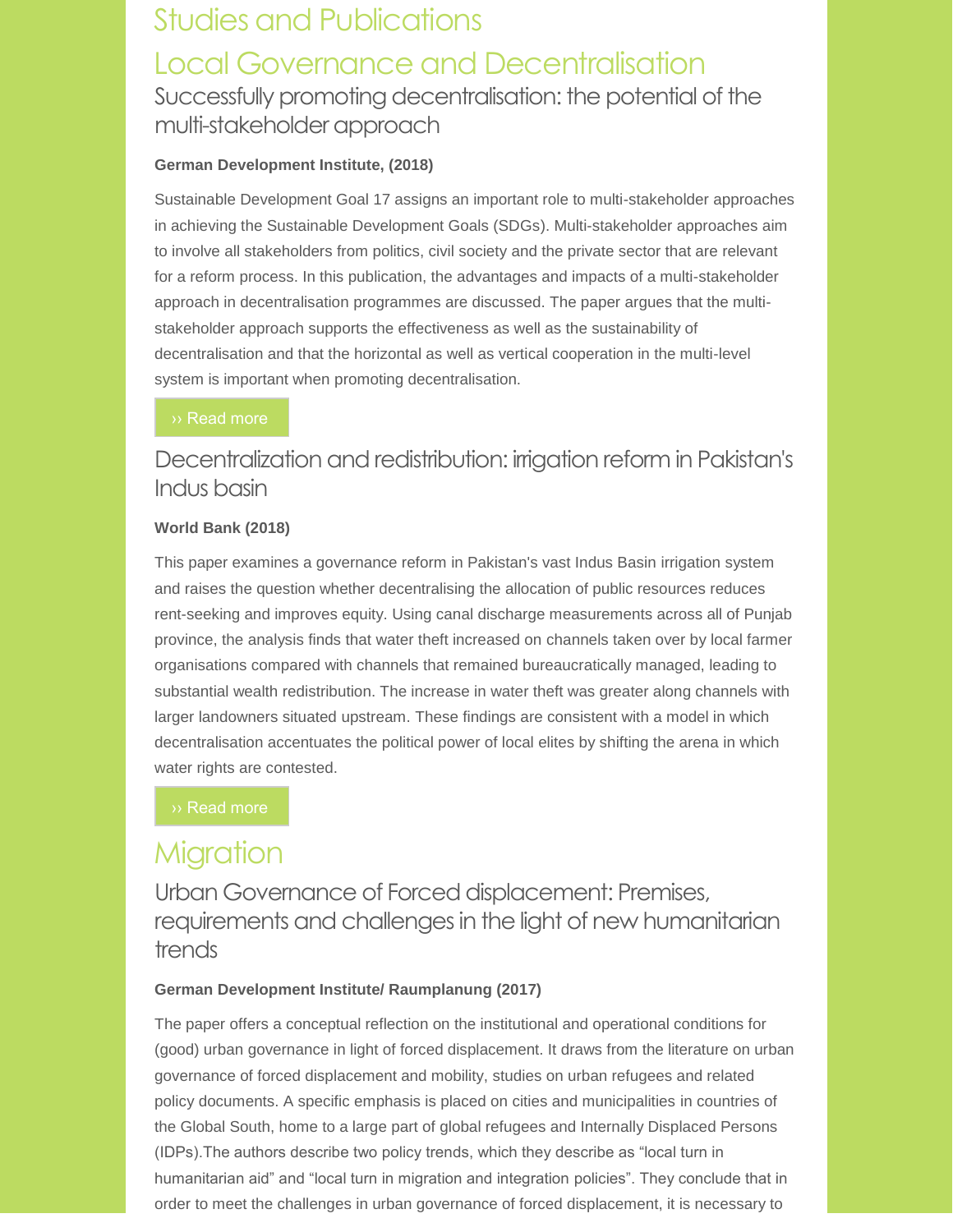raise awareness for the local perspective on humanitarian aid, to place refugee and IDP policies higher on the political agenda, and to create new forms of inter-agency cooperation with development co-operations.

## Local Finance Making Blended Finance Work for the Sustainable Development Goals

#### **OECD (2018)**

Blended finance, an approach that mixes different forms of capital to support development, is emerging as a solution to help deliver the Sustainable Development Goals (SDGs) and the Paris Agreement. This report of the OECD presents a comprehensive assessment of the state of blended finance and priorities for action to improve its implementation, drawing on surveys, case studies, interviews and desk research.

#### [›› Read more](http://delog.org/web/mailster/10262/00000000000000000000000000000000/aHR0cHM6Ly93d3cua2VlcGVlay5jb20vL0RpZ2l0YWwtQXNzZXQtTWFuYWdlbWVudC9vZWNkL2RldmVsb3BtZW50L21ha2luZy1ibGVuZGVkLWZpbmFuY2Utd29yay1mb3ItdGhlLXN1c3RhaW5hYmxlLWRldmVsb3BtZW50LWdvYWxzXzk3ODkyNjQyODg3NjgtZW4jLlduZ2t4T1NXeklVI3BhZ2Ux)

### International Centre for Tax and Development (ICTD) Brief 12: Central-Local Government Relationships in Property Taxation

#### **International Centre for Tax and Development (2017)**

ICTD's policy brief examines strengths and weaknesses of decentralised vs. centralised approaches for the collection and administration of property taxes. Furthermore, it analyses, which incentives the respective approaches contain for government authorities to gather taxes, as well as the political challenges that come about with a rearrangement of centrallocal relations. The policy brief advocates that the question on its own, of whether to centralise or decentralise the tax system, constitutes an oversimplified approach to the problem and states that since property taxation contains a multitude of distinct processes, the situation of taxes at the national or local level is highly context-dependent. Therefore ICTD first provides a list of general arguments for taxing property at a local versus central level, before delving into the key elements of property taxation in greater depth.

## Decentralisation in a Globalised World – Consequences and **Opportunities**

#### **OECD (2018)**

This OECD working paper on decentralisation in a globalised world and fiscal federalism addresses the growing importance of information technology and knowledge-based production and the challenging problems they pose for federations. The authors summarise the difficulties that traditional decentralised federations face in addressing problems of competitiveness, innovation and inequality brought about by globalisation. Adapting to these challenges involves rethinking the roles of various levels of government and rebalancing them appropriately.

#### [›› Read more](http://delog.org/web/mailster/10262/00000000000000000000000000000000/aHR0cDovL3d3dy5vZWNkLWlsaWJyYXJ5Lm9yZy90YXhhdGlvbi9kZWNlbnRyYWxpc2F0aW9uLWluLWEtZ2xvYmFsaXNlZC13b3JsZF9jZWFhYTliMC1lbg)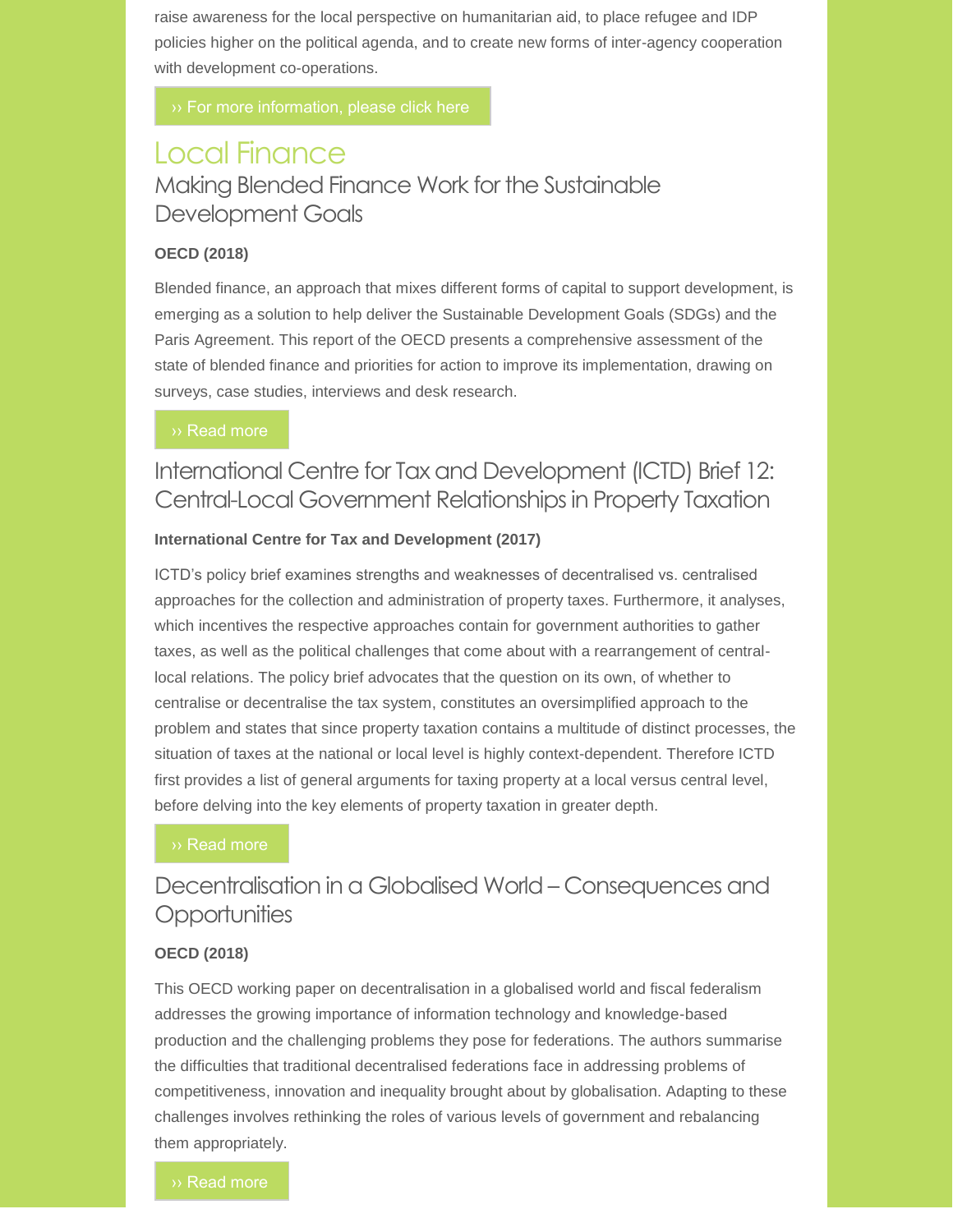## Improving the Performance of Sub-national Governments through Benchmarking and Performance Reporting

#### **OECD (2018)**

Performance systems are one tool available to central governments to improve the performance of sub-national service delivery. This paper provides a preliminary review of suitable metrics and mechanisms to reliably measure and monitor the efficiency and quality of public services that are provided by sub-national governments. This review aims to conceptualise the challenges associated with measuring public sector inputs, outputs and outcomes and implementing effective performance systems.

## Insolvency Frameworks for Sub-national Governments

#### **OECD (2018)**

This paper identifies the benefits of setting up an insolvency framework for sub-national governments complementing existing budget rules and procedures. It analyses different design options of sub-national insolvency frameworks by drawing on existing regimes for municipalities in Colombia, Hungary, South Africa, Switzerland and the United States as well as proposals for sovereign bankruptcy procedures taken from the academic literature. The paper also explores the main challenges for implementing sub-national insolvency regimes and presents possible solutions.

#### [›› Read more](http://delog.org/web/mailster/10262/00000000000000000000000000000000/aHR0cDovL3d3dy5vZWNkLWlsaWJyYXJ5Lm9yZy90YXhhdGlvbi9pbnNvbHZlbmN5LWZyYW1ld29ya3MtZm9yLXN1Yi1uYXRpb25hbC1nb3Zlcm5tZW50c19mOTg3NDEyMi1lbg)





Deutsche Geseilschaft<br>für Internationale<br>Zusammenarbeit (GIZ) GmbH

Secretariat for the Development Partners Network on Decentralisation & Local Governance (DeLoG)